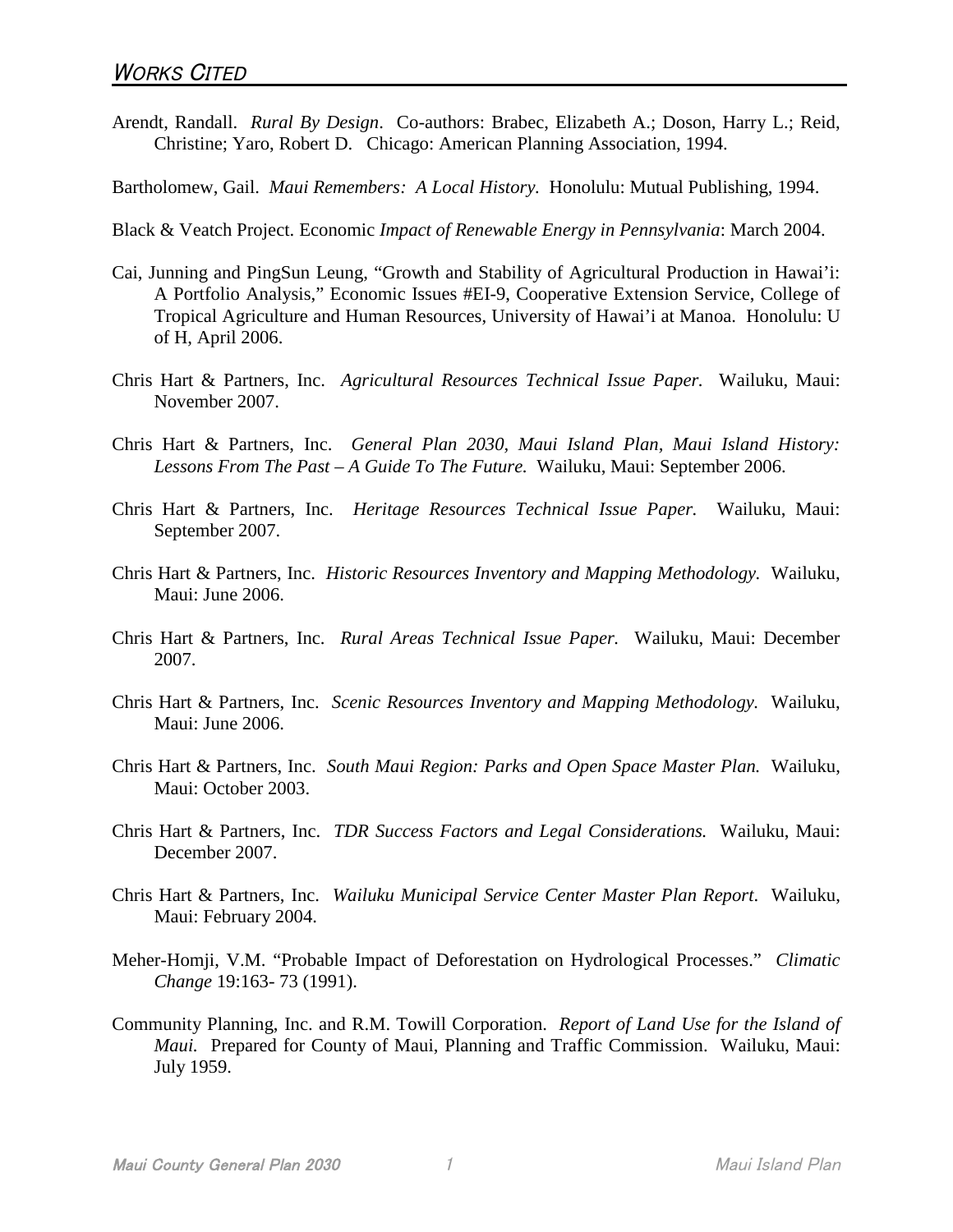- Community Planning, Inc. *Urban Planning: Wailuku-Kahului*. Prepared for County of Maui, Planning and Traffic Commission. Wailuku, Maui: September 1962.
- County of Maui, Department of Planning. *Cultural Resources Management Plan for Maui County.* Wailuku, Maui: May 1984.
- County of Maui, Department of Planning. *Socio-Economic Forecast: The Economic Projections for the Maui County General Plan 2030.* Wailuku, Maui: June 2006.
- County of Maui. *Maui County Data Book 2006, 2007, 2008.* Wailuku, Maui: 2008.
- County of Maui, Office of Economic Development, Maui Film Office. *1994 Mission Statement.* Wailuku, Maui: 1994.
- Democratic Policy Committee Special Report. *Health Care Costs in Hawaii.* June 19, 2009.
- Eckbo, Dean, Austin & Williams. *The Wailuku-Kahului General Plan*. Prepared for County of Maui, Planning Commission. Wailuku, Maui: October 1972.
- Fern Tiger Associates. *Walkstory Planstory: A Report on the Responses of Participants*. Prepared for County of Maui, Department of Planning. Wailuku, Maui: December 2006.
- Haiku Design and Analysis. *Draft Maui County Water Use and Development Plan, Water Use and Demand*. Haiku, Maui: May 2007.
- Hammat, Hallet H. *Kalo Kanu O Ka Aina: A Cultural Landscape Study of Keanae and Wailuanui, Island of Maui.* County of Maui, Department of Planning. Wailuku, Maui: 1995.
- Hawaii Business Magazine. *Hawaii's 7 Agriculture Myths.* Honolulu: April 2005.
- Hawaiian Commercial and Sugar Company, 2007. Information from HC&S website <http://www.hcsugar.com/>
- Hawaii Tourism Authority. *Maui County Tourism Strategic Plan 2006-2015* Honolulu: 2006.
- Horsley Witten Group. *Low Impact Development; LID Workbook: A Practitioner's Guide*. Honolulu, Hawaii: June 2006.
- Howe, Peter J. "Clean Energy Industry Shows Fast Job Growth." *The Boston Globe* 9 Aug. 2007.
- Hwang, Dennis J. *Hawaii Coastal Hazard Mitigation Guidebook*. Hawaii Sea Grant College Program, Hawaii Coastal Zone Management Program, Office of Planning, Department of Business, Economic Development & Tourism, State of Hawaii. Honolulu: 2005.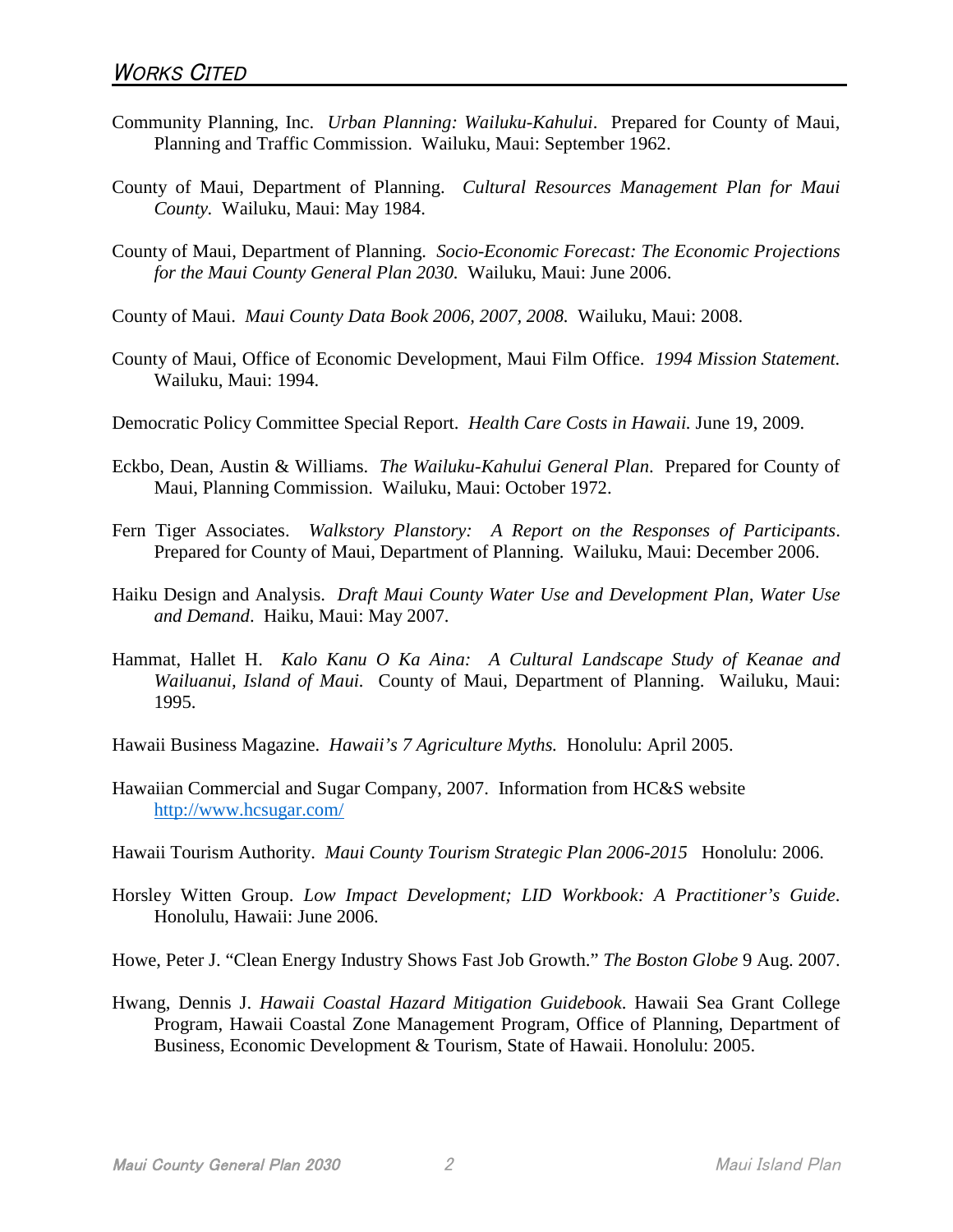- [Kaheawa Wind Energy, 2007. Information from Kaheawa Wind Energy website](http://www.kaheawa.com/kwp/index.cfm) <http://www.kaheawa.com/kwp/index.cfm>
- Knox, John M. and Tom Dinell. *Maui Island Housing Issue Paper: A Discussion Paper for the Maui County General Plan Update, Summary of Recommendations.* Prepared for County of Maui, Department of Planning and PlanPacific, Inc. Honolulu: John M. Knox & Associates, December 2006.
- Kobayashi, Noboru. *Kīhei Civic Development Plan.* Prepared for County of Maui, Planning Commission. Wailuku, Maui: February 1970.
- Lal, Brij V., Murno, Doug, and Beechert, Edward D. *Plantation Workers: Resistance and Accommodation.* Honolulu: U of H, 1993.
- Lind, Andrew W. *An Island Community: Ecological Succession in Hawaii.* New York: Greenwood Press, 1938.
- Maui Chamber of Commerce. *[The Maui Website, Maui Chamber of Commerce.](http://www.mauichamber.com/)* <http://www.mauichamber.com/> Accessed October 26, 2009.
- Maui County Farm Bureau. *Maui Agricultural Development Plan.* Wailuku, Maui: August 2008.
- Maui Economic Development Board, Inc. *Annual Report on Operations*. *July 1, 2004 June 30, 2005.* Kihei, Maui: July 2005.
- Maui Economic Development Board, Inc. *County of Maui Comprehensive Economic Development Strategy.* Prepared for County of Maui, Office of Economic Development. Wailuku, Maui: October 2004.
- Maui Economic Development Board, Inc. *Focus Maui Nui: Our Islands, Our Future, Final Report December 2003*. Kihei, Maui: December 2003.
- New America Foundation. *[The State of State Health website.](http://statehealth.newamerica.net/node/240)* <http://statehealth.newamerica.net/node/240> Accessed June 15, 2009.
- Oceanit Laboratories, Inc. Coastal *Protection and Beach Restoration Feasibility Study for Maui County*: November 1997.

Oceanit. *Shoreline Access Inventory Update*: March 2005.

PlanPacific, Inc. *Land Use Forecast, Island of Maui, Maui County General Plan 2030, Technical Resource Study.* Prepared for County of Maui, Department of Planning. Wailuku, Maui: November 2006.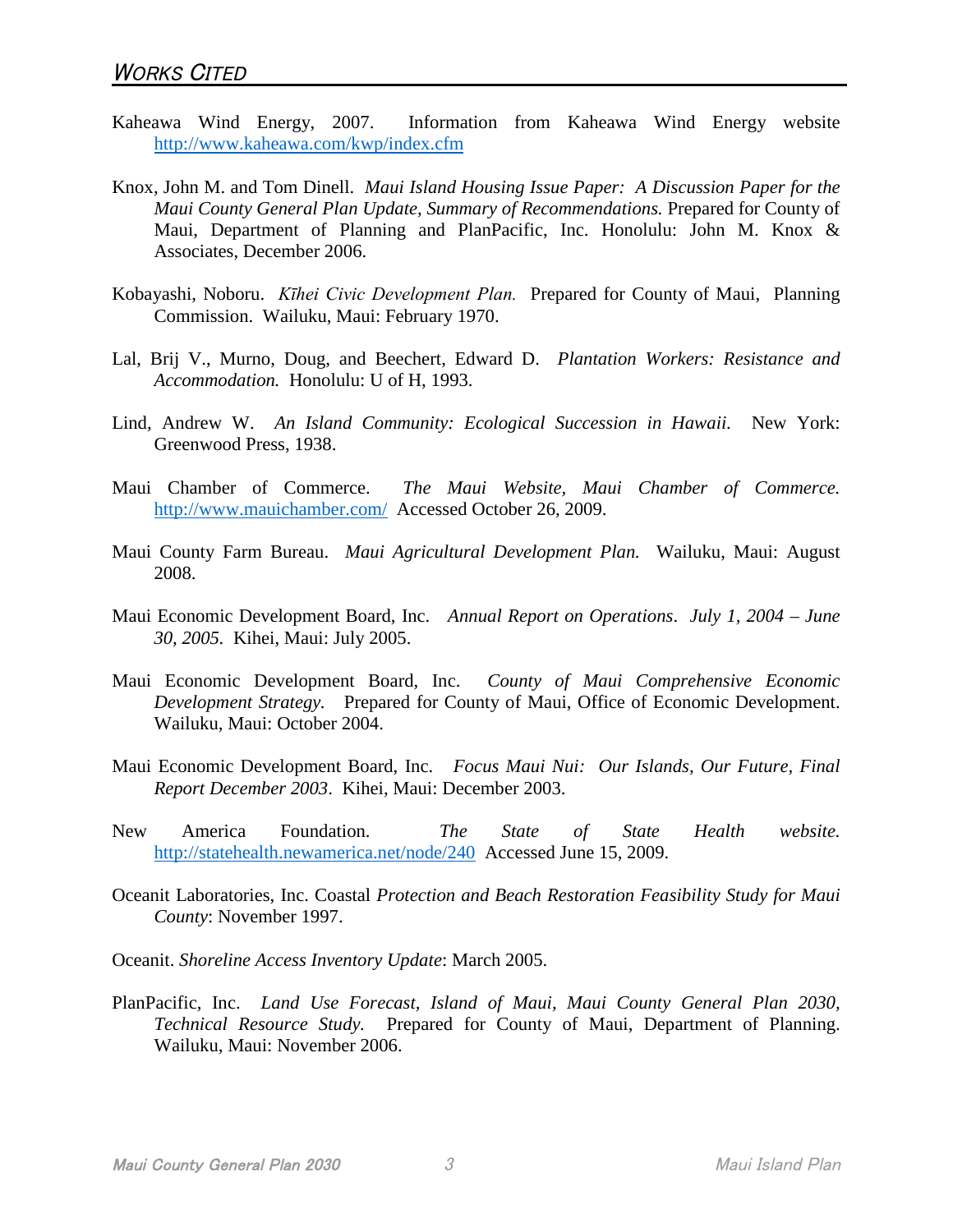- Pandolfi, et al. "Are U.S. Coral Reefs on the Slippery Slope to Slime?" *Science* 18 March 2005: Vol. 307. no. 5716, pp. 1725 - 1726
- PlanPacific, Inc. *Economic Development Issue Paper, Island of Maui, Maui County General Plan 2030.* Prepared for County of Maui, Department of Planning. Wailuku, Maui: October 2007.
- R.M. Towill Corporation. *County of Maui Public Facilities Assessment Update*. February 2007.

Schmitt, Robert C. *Historical Statistics of Hawaii.* Honolulu: U of H, 1977.

- Smith, Wayne. "Dream City" *Maui Weekly*. Wailuku, Maui: 5 May, 2005.
- State of Hawaii Department of Agriculture. *Statistics of Hawaii Agriculture.* Honolulu: January 2004.
- State of Hawaii Department of Agriculture. *Food Self-Sufficiency in Hawaii.* Honolulu: December 2008.
- State of Hawaii Department of Business, Economic Development and Tourism (DBEDT) and Department of Health. *Coastal Non-Point Pollution Control Program Management Plan.* Honolulu: June 1996.
- State of Hawaii Department of Business, Economic Development and Tourism (DBEDT) and Department of Health. *Hawaii's Implementation Plan for Polluted Runoff Control.* Honolulu: July 2000.
- State of Hawaii Department of Business, Economic Development and Tourism (DBEDT). *The State of Hawaii Data Book.* Honolulu: January 2005, 2006, 2007, 2008.
- State of Hawaii Department of Business, Economic Development and Tourism (DBEDT). "Photovoltaic Electricity in Hawaii" DBEDT Strategic Industries Division. Honolulu: January 2006.
- State of Hawaii Department of Business, Economic Development and Tourism (DBEDT). *DBEDT e-Reports; Hawaii's Technology Sector: 2001 – 2005*. Honolulu: October 2006.
- State of Hawaii Department of Business, Economic Development and Tourism (DBEDT). "A Catalog of Potential Sites for Renewable Energy in Hawaii" Produced for the State of Hawaii Department of Land and Natural Resources and the Department of Business, Economic Development and Tourism by Global Energy Concepts, LLC. Honolulu: December 2006.
- State of Hawaii Department of Business, Economic Development and Tourism (DBEDT). *Population and Economic Projections for the State of Hawaii to 2035: DBEDT 2035 Series, July 2009 (Revised).* Honolulu: July 2009, March 2012.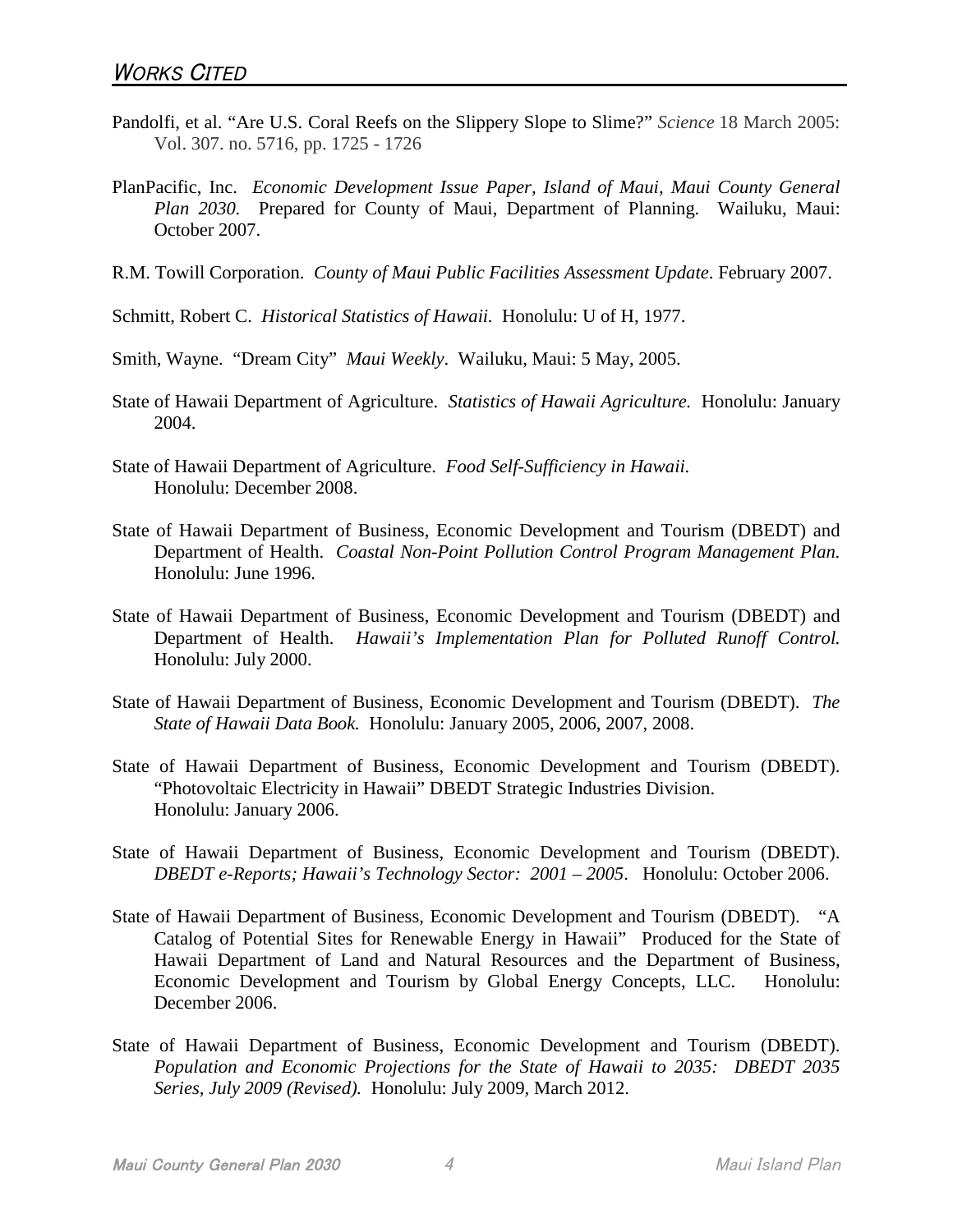- State of Hawaii Department of Education, System Evaluation and Reporting Section. *School Enrollments 2008*.
- State of Hawaii Department of Education. *Superintendent's 19th Annual Report on Hawaii Public Education.* Honolulu: December 2008.
- State of Hawaii Department of Labor and Industrial Relations. *Current Employment Statistics.* Honolulu: January 2007.
- State of Hawaii Department of Land and Natural Resources. *Hawaii's Comprehensive Wildlife Conservation Strategy.* Honolulu: October 2005.
- State of Hawaii Department of Transportation. *Kahului Commercial Harbor 2030 Master Plan.* Honolulu: September 2007.
- State of Hawaii Division of Aquatic Resources. *Slippery Slope to Slime.* Honolulu: 2007.
- State of Hawaii Legislature. Maui Health Initiative Task Force. *Report to the Twenty-Fourth Legislature, Pursuant to Section 2 of Act 219 Session Laws of Hawaii 2007 Requiring a Report.* Honolulu: 2008.
- State of Hawaii Legislature. *State of Hawaii Workers' Compensation System Informational Briefing prepared for the House Committee on Labor and Public Employment.* Honolulu: January 19, 2007.
- State of Hawaii. Hawaii 2050 Sustainability Task Force. *Hawaii 2050 Sustainability Plan.* Honolulu: January 2008.
- State of Hawaii. Hawaii Coastal Zone Management Program. *Hawaii Ocean Resource Management Plan.* National Oceanic and Atmospheric Administration, U.S. Department of Commerce. Honolulu: December 2006.
- State of Hawaii. S*tatewide Historic Preservation Plan for the State of Hawaii.* Honolulu: November 2001.
- State of Oregon Department of Consumer and Business Services (DCBS). *Oregon Workers' Compensation Premium Rate Ranking: Calendar Year 2006.* January 2007.
- U.S. Department of Commerce, Economic Development Administration. *A Resource Guide for Technology-based Economic Development.* Washington: August 2006.
- University of Hawaii Sea Grant Extension Service. *Beach Management Plan for Maui.* Prepared for the County of Maui, Department of Planning. Wailuku, Maui: December 1997.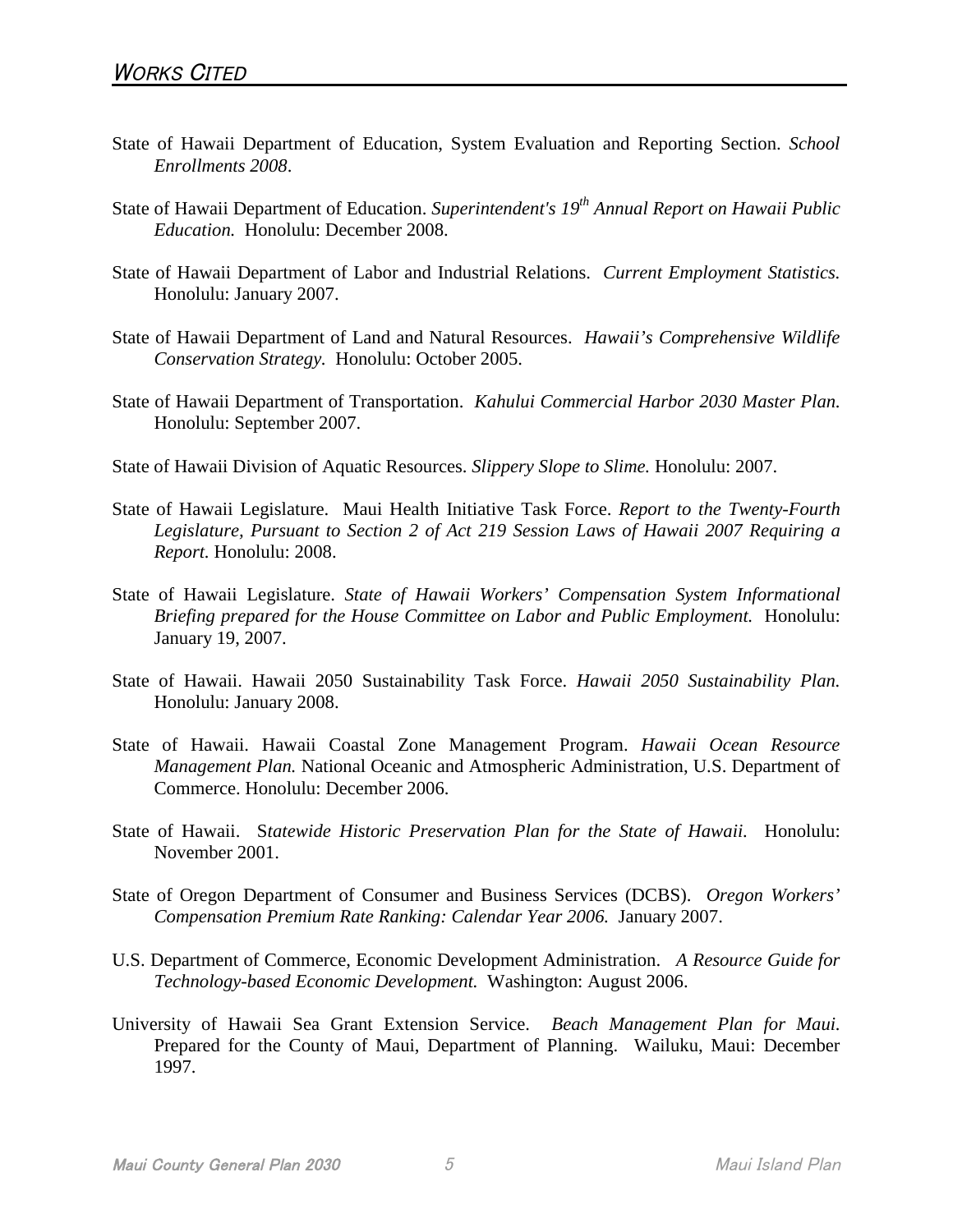University of Hawaii Social Science Research Institute. *State of Hawaii Hazard Mitigation Plan*: 2007.

Vermeij, Mark. *Coral Reefs of Maui: Status, Stressors and Suggestions.* 2009.

Wilson Okamoto & Associates, Inc. *County of Maui Infrastructure Assessment Update*. Wailuku, Maui: May 2003.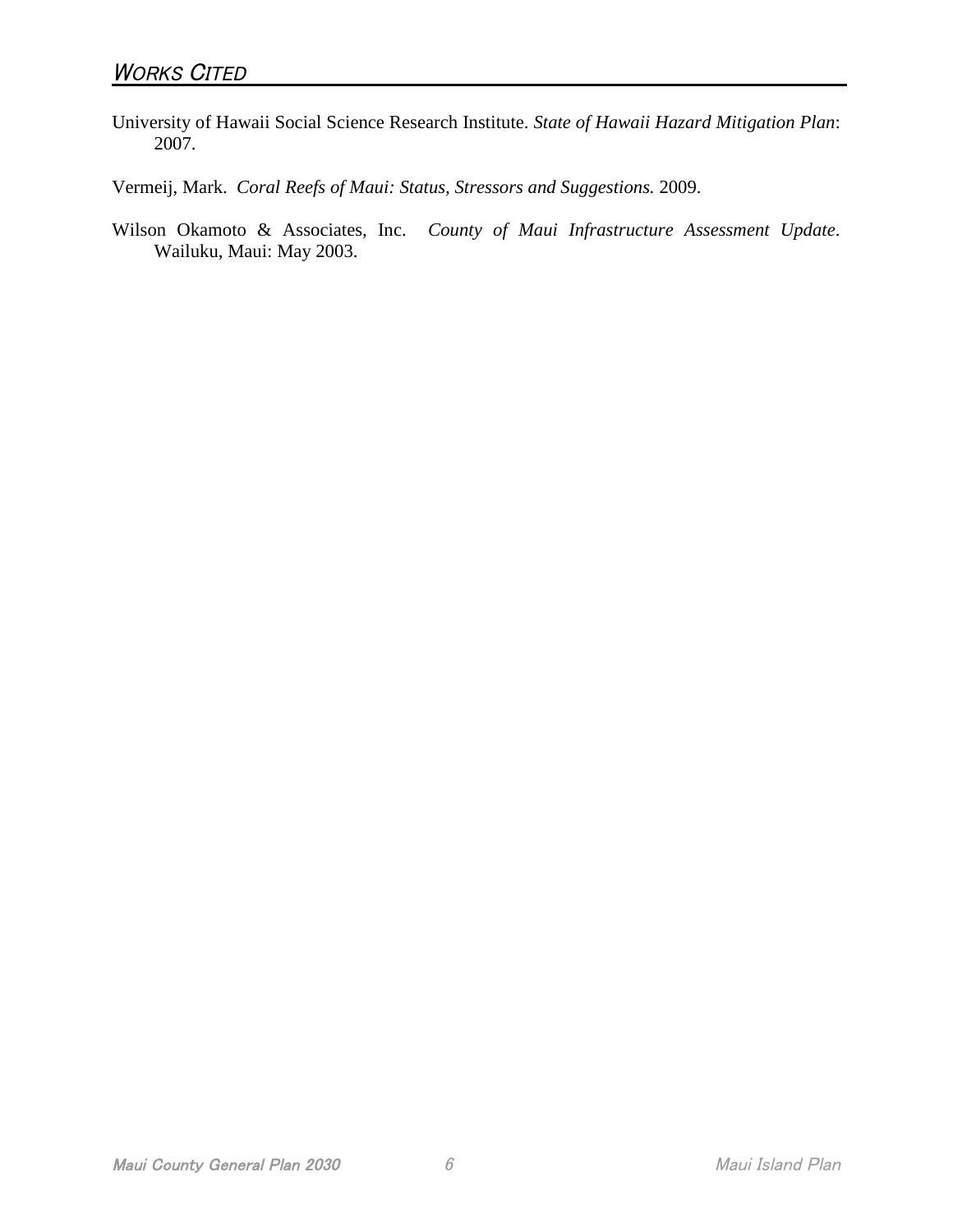**Chris Hart & Partners:** 2-4; 2-14; 2-29; 2-38; 4-11; 4-36; 6-8; 6-14; 6-26; 6-50; 6-68; 6-69; 7-1; 7-2; 7-11; 8-14.

**County of Maui Civil Defense**: 3-6.

**County of Maui Department of Planning:** 2-19; 9-3; 9-4.

**Dick Mayer:** cover; I-1; 2-1; 4-1; 4-8; 4-15; 4-16; 4-17; 4-23; 4-24; 4-28; 4-33; 6-33; 7-6; 9-2.

**Joseph Alueta:** 4-21; 6-62.

**Julia Staley:** 6-3; 6-4; 6-5; 6-71.

**Maui Memorial Medical Center:** 4-31; 6-55.

**Mike Napier:** 3-1; 3-4.

**Mike Summers:** cover.

**Pat Billy/The Nature Conservancy:** 2-26; 2-28; 2-36; 2-37.

**Paul Gallagher:** 9-4.

**Renee Miller/The Nature Conservancy:** cover; 2-35.

**Simone Bosco:** I-1; 2-8; 2-9; 2-10; 2-15; 2-20; 2-34; 4-3; 4-27; 5-1; 5-4; 6-38; 6-46; 7-5; 7-13; 7-17; 8-1; 9-1; 10-1; 10-3.

**Steve Brinkman Photography**: I-9.

**Tony Martie:** 2-2; 2-3; I-8; 6-1.